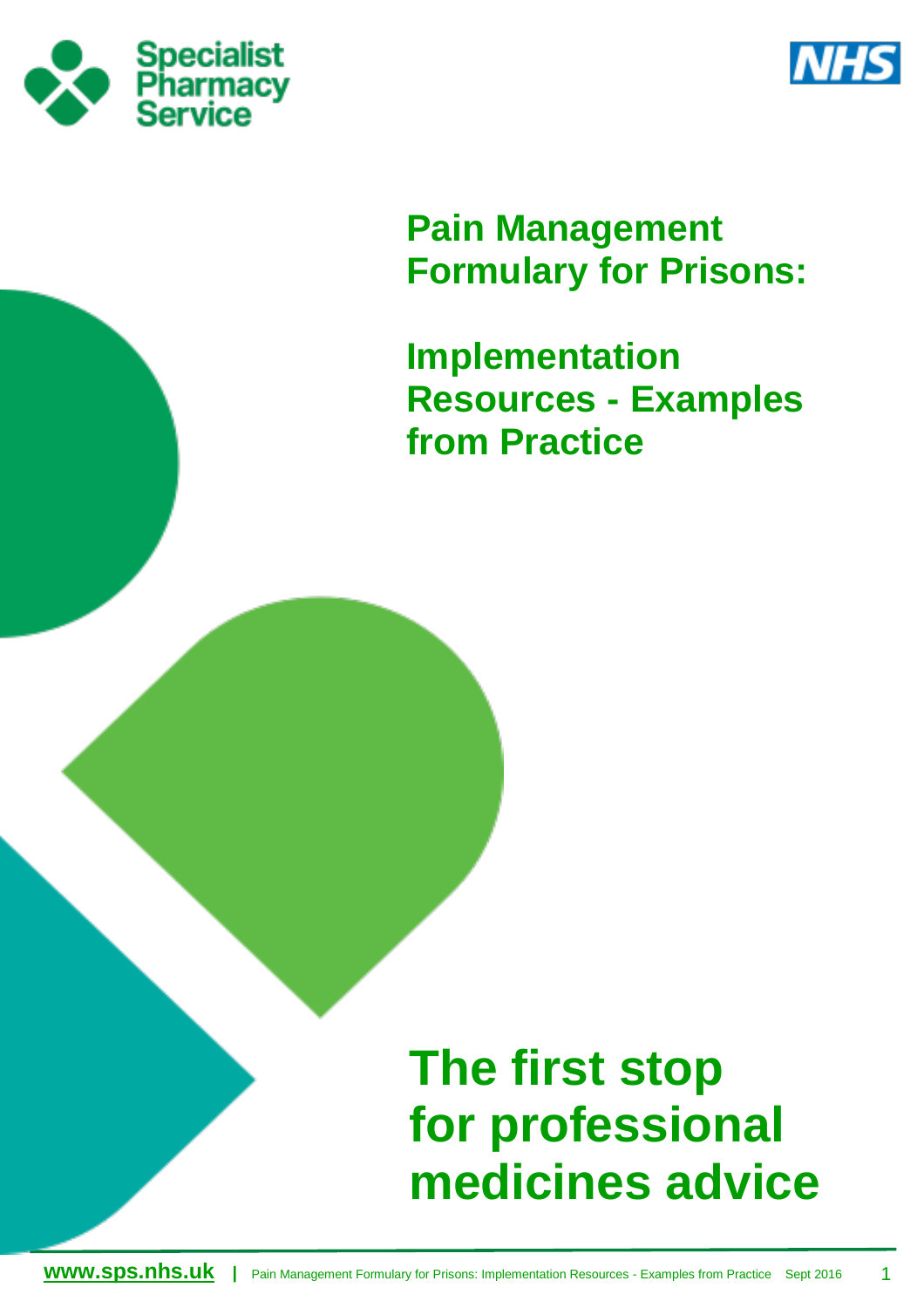



Pain Management Formulary for Prisons: Implementation Resources - Examples from Practice

# **Contents**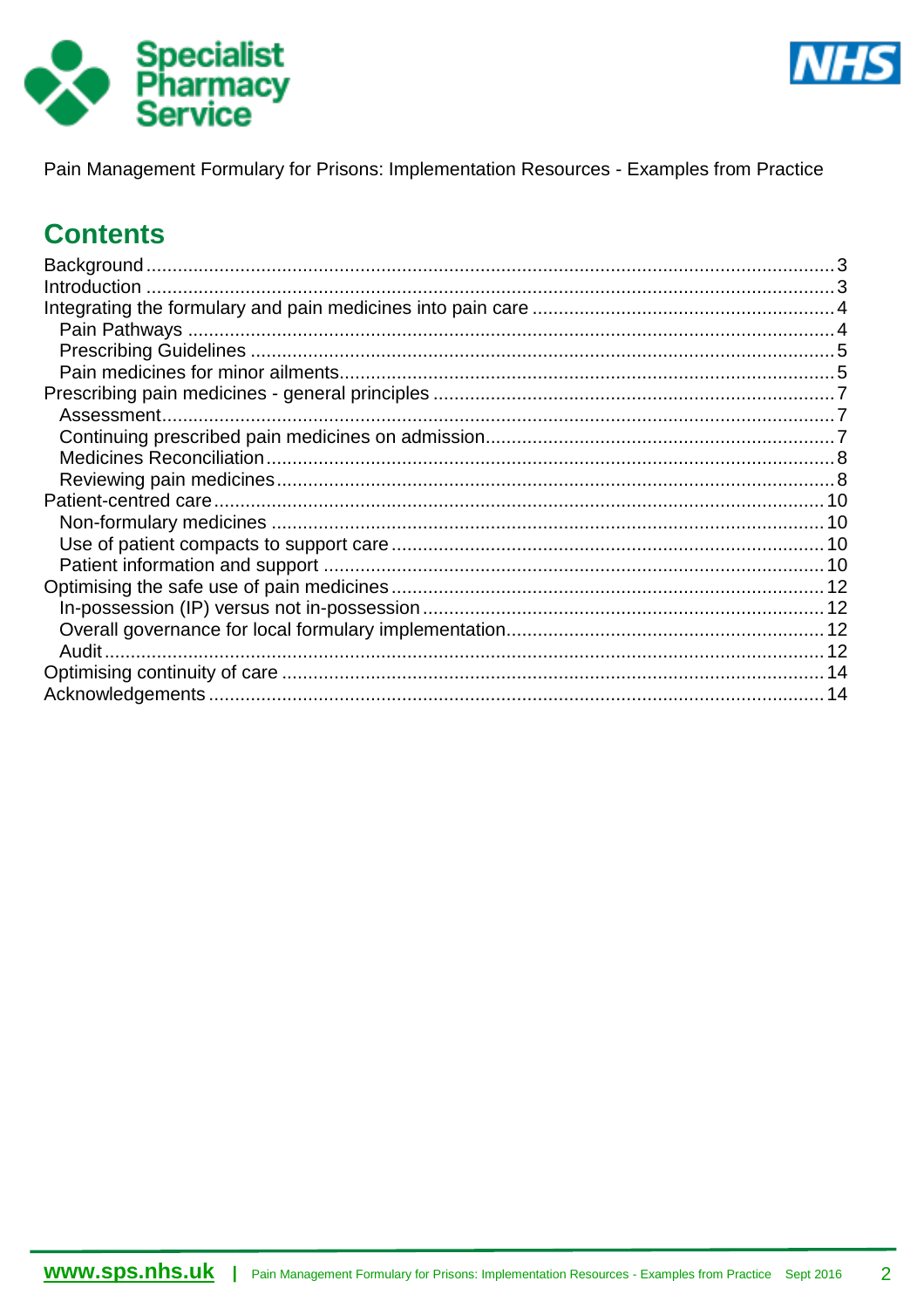



# <span id="page-2-0"></span>**Background**

In December 2015 NHS England published the Pain Management Formulary for Prisons [Link.](https://www.england.nhs.uk/commissioning/health-just/pain-formulary) The formulary outlines a rational, evidence based approach to the use of pain relief medicines for acute, persistent and neuropathic pain for people in prisons.

The formulary consists of three main elements:

- 1. The Formulary: This contains the formulary medicines and detailed information about them to support choice. It has two sections:
	- Acute and persistent pain
	- Neuropathic pain
- 2. The Implementation Guide: This describes the background to the formulary and how to use it.
- 3. Implementation Resources: This document is a collation of practical information and tools that have been shared by providers and partners covering various aspects of formulary use and pain management.

# <span id="page-2-1"></span>**Introduction**

Sharing examples of practical information and good practice can help providers to embed national guidance into their local area.

In early 2016 providers of healthcare in offender settings were approached, using established national networks, and asked to share examples of practical implementation tools and examples of good practice in managing pain in prison. This document is the collation of the examples shared.

We are grateful to all those who shared examples and ask that if organisations use the material shared they acknowledge the original source.

If you would like to share an example from your own organisation, to be included in a further edition, then please contact [tracy.rogers@nhs.net](mailto:tracy.rogers@nhs.net)

The collation of examples reflects the five areas highlighted in the Implementation Guide:

- Integrating the formulary and pain medicines into pain care
- Prescribing pain medicines general principles
- Patient-centred care
- Optimising the safe use of pain medicines
- Optimising continuity of care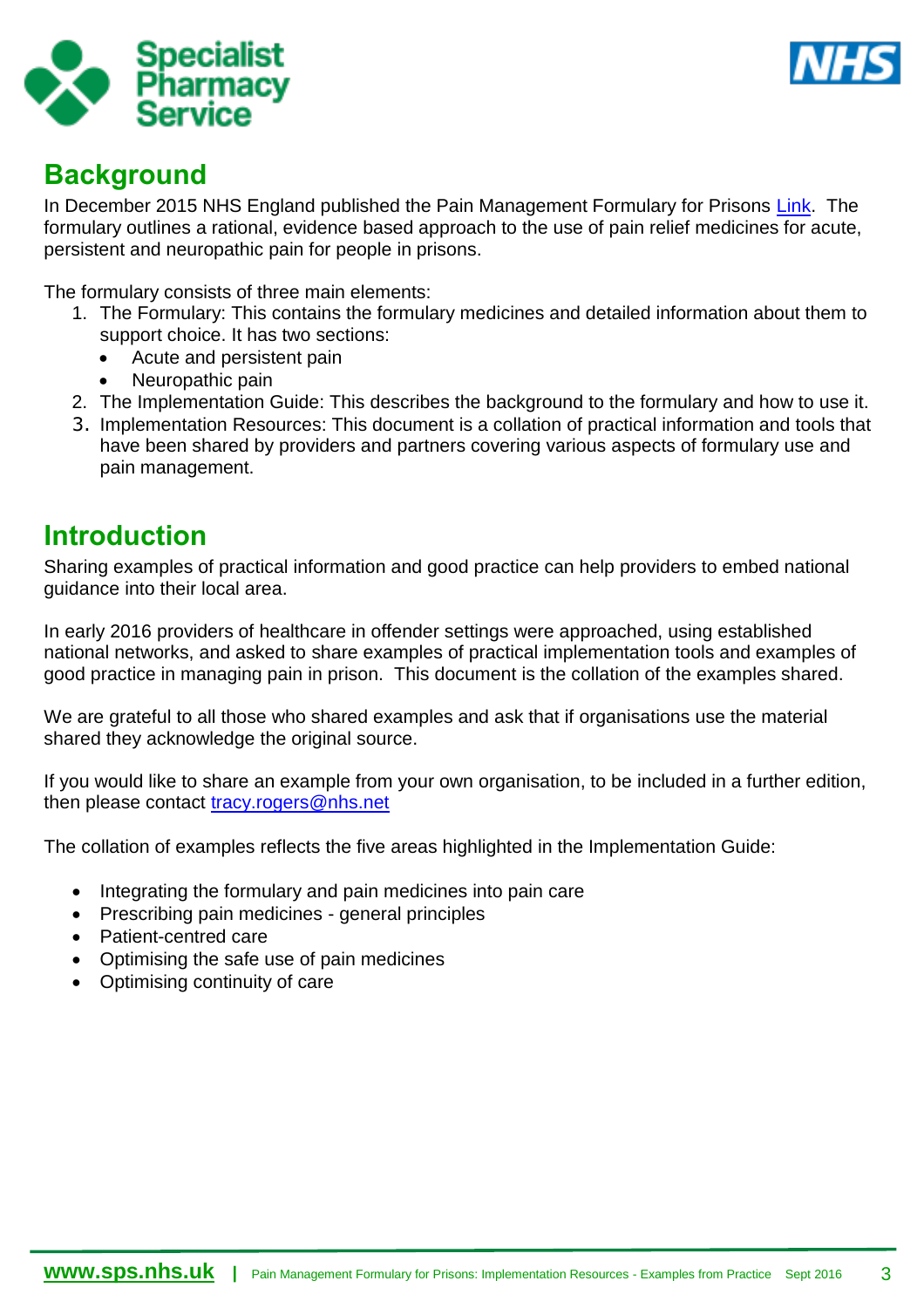



# <span id="page-3-0"></span>**Integrating the formulary and pain medicines into pain care**

The formulary is only one part of providing high quality pain management services and care. Medicines play a small role in the treatment of long-term pain. If they are used, medicines should always be part of a wider pain care plan including advice on physical activity or physiotherapy, sleep, general advice about managing pain such as weight loss and exercise and support in achieving improvements in quality of life.

### <span id="page-3-1"></span>**Pain Pathways**

#### **Example from HMP Littlehey**

The pain pathway in a prison setting in the east includes the assessment and management of patients. It can be found here [Link.](https://www.sps.nhs.uk/wp-content/uploads/2016/08/Z-Assessment_and_Management_of_Chronic_Pain_in_HMP_Littlehey.pdf)

Contact details: [sue.reynolds@nhft.nhs.uk](mailto:sue.reynolds@nhft.nhs.uk)

#### **Example from Lancashire Care NHS Foundation Trust**

The provider to prisons in the north west has integrated physiotherapy into the pain pathway. They are also introducing quick guides for clinicians on management of common conditions such as a hand pathway, hip pathway, knee pathway and lower back pain pathway

[Link \(Hand Pathway\)](https://www.sps.nhs.uk/wp-content/uploads/2016/08/C-Hand_Pathway_Lancashire_Care.pdf) [Link \(Hip Pathway\)](https://www.sps.nhs.uk/wp-content/uploads/2016/08/D-Hip_Pathway_Lancashire_Care.pdf) [Link \(Knee Pathway\)](https://www.sps.nhs.uk/wp-content/uploads/2016/08/E-Knee_Pathway_Lancashire_Care.pdf) [Link \(Lower Back Pain Pathway\)](https://www.sps.nhs.uk/wp-content/uploads/2016/08/F-Lower_Back_Pain_Pathway_Lancashire_Care.pdf)

**Challenges: Ensuring the physiotherapy provision was adequate in all sites. Ensuring GPs understood and agreed to follow each pathway**

Contact details: [Luxman.Parimelalagan@lancashirecare.nhs.uk](mailto:Luxman.Parimelalagan@lancashirecare.nhs.uk)

#### **Example from Kent Community Health NHS Foundation Trust**

Two prisons in Kent receive a chronic pain service form a local community provider. They are in the process of reviewing their pain pathway and are looking to incorporate more education with regard to chronic pain for staff and offenders. Working collaboratively on a regular basis with prison GPs, pharmacy, substance misuse and mental health teams has been very beneficial. The MDT clinics have been highly effective in limiting the number of clinicians seen by prisoners. Their Draft Proposed Integrated Chronic Pain Model can be found here [Link.](https://www.sps.nhs.uk/wp-content/uploads/2016/08/A-Proposed_Chronic_Pain_Clinical_Model_Kent_Prisons.pdf) Their referral criteria were also shared and can be found here [Link.](https://www.sps.nhs.uk/wp-content/uploads/2016/08/B-Prison_Referral_Criteria_Draft_Kent_Prisons.pdf)

**Challenges: Making a change which affects multiple stakeholders requires coordination and managerial support**

Contact details: [jill.whibley@nhs.net](mailto:jill.whibley@nhs.net)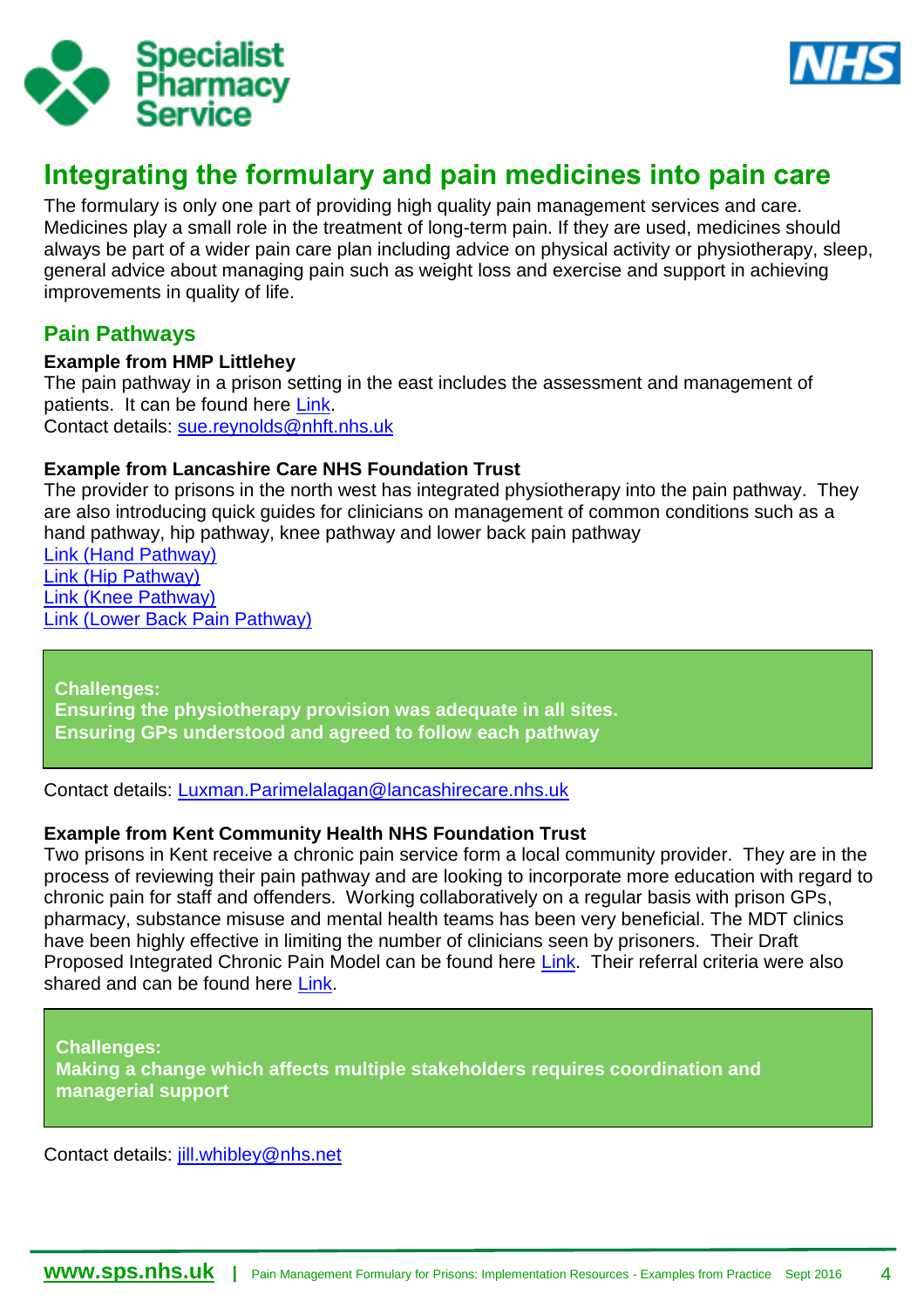



#### **Example from Sussex**

A new service is evolving in Surrey. The chronic pain management service in the acute hospital provides an in-reach multi-disciplinary service to the prison. The service does not prescribe medication but works in collaboration with the healthcare provider at the prison and makes treatment recommendations.

Contact details: [avriletherinhgton@nhs.net](mailto:avriletherinhgton@nhs.net)

#### **Example from Nottinghamshire Healthcare NHS Foundation Trust,**

The pain management nurse role was developed within Nottinghamshire Healthcare NHS Foundation trust, Offender Health directorate services. The service aims to:

- Improve the management of symptoms and outcomes for patients with chronic pain in prison environments.
- Reduce referral to external appointments for chronic pain interventions, through on site specialist provision
- Provide holistic pain assessment, goal setting and intervention for patients to address pain requirements
- Develop patient / nurse alliance to provide high quality service, reducing dependency on pharmacological management and optimising use of alternative treatments
- Improve collaboration between healthcare and prison partners to deliver a 'settings' based service model optimising self-care and supporting recovery.

Contact details: [Stacey.Waugh@nottshc.nhs.uk;](mailto:Stacey.Waugh@nottshc.nhs.uk) [Cora.Leigh@nottshc.nhs.uk](mailto:Cora.Leigh@nottshc.nhs.uk)

# <span id="page-4-0"></span>**Prescribing Guidelines**

#### **Example from HMP/YOI Winchester**

It can be useful for prescribers to have clear guidance about what not to prescribe and this can be a useful tool in sending out consistent messages from prescribers. It can remove the confrontation as to why a prescriber has chosen not to prescribe in a particular case, as the prescriber can state that there is a clear policy which prevents such prescribing. An example has been shared here [Link.](https://www.sps.nhs.uk/wp-content/uploads/2016/08/P-Winchester_In_house_prescribing_guide.pdf) Contact details [marta.pitarch@nhs.net](mailto:marta.pitarch@nhs.net)

#### **Example from PrescQIPP**

PrescQIPP have produced some useful resources on prescribing pregabalin and gabapentin in neuropathic pain which can be found here [Link to website.](https://www.prescqipp.info/pregabalin-in-neuropathic-pain/category/80-pregabalin-in-neuropathic-pain) Whilst their audience is primarily primary care, they will act as a useful starting point. They include:

- Briefing documents
- Neuropathic pain pathway
- Patient review letter
- Neuropathic pain audit
- Patient information leaflet on neuropathic pain
- Neuropathic pain presentation

### <span id="page-4-1"></span>**Pain medicines for minor ailments**

Access to pain medicines as part of a minor ailment scheme is used in some establishments. Minor ailment schemes allow nurses and/or pharmacy staff to supply medicines using a formal protocol.

#### **Example from HMP Littlehey**

This Standard Operating Procedure enables pharmacists, pharmacy technicians and nursing staff to supply certain General Sales List (GSL) medicines for the indications listed [Link.](https://www.sps.nhs.uk/wp-content/uploads/2016/08/BB-Supply_of_OTC_medicines_under_protocol_at_triage_times_March_2016.pdf) This increases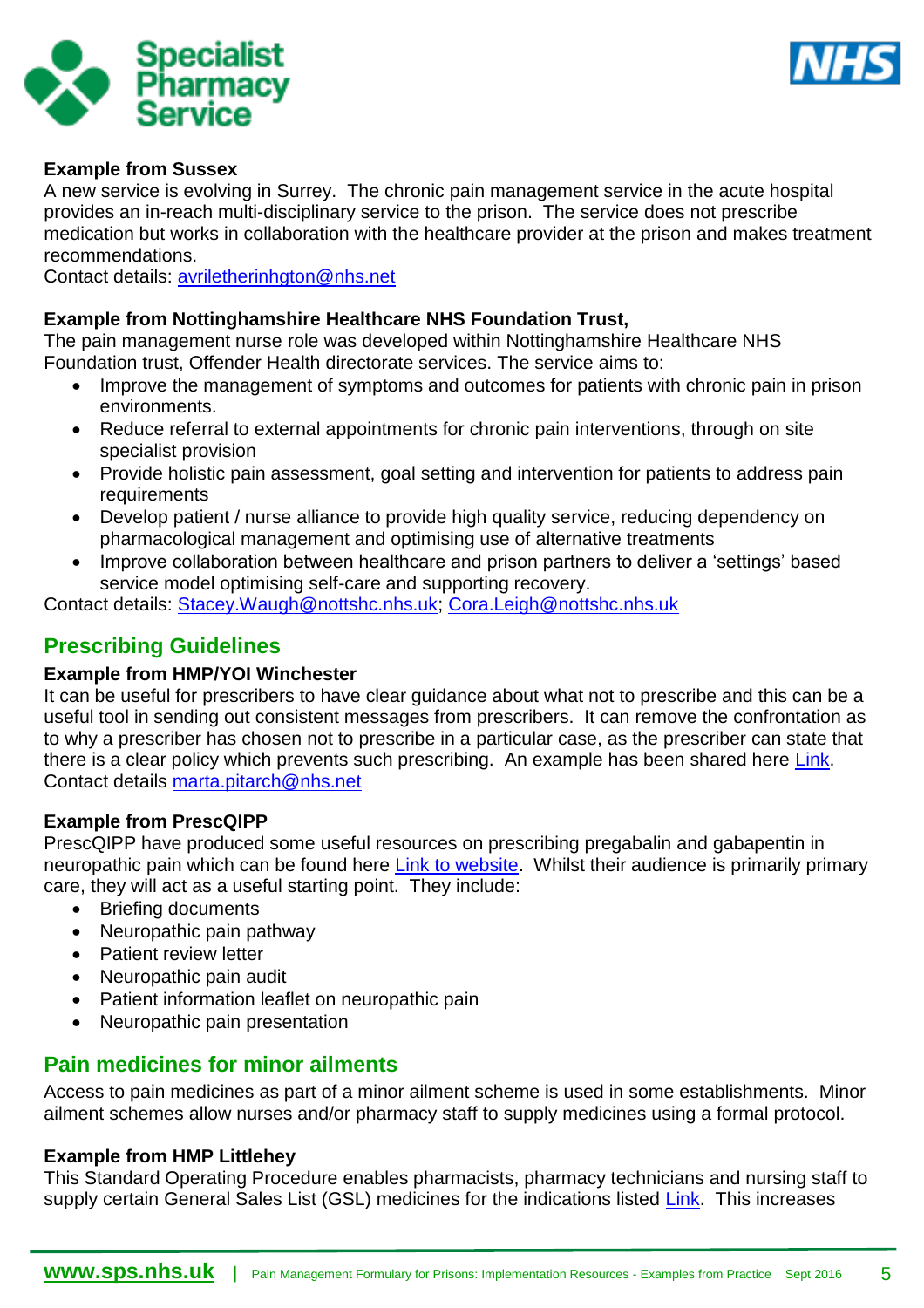



patient access to simple remedies for self-limiting or common conditions and decreases pressure on primary care appointments. Contact details: [linda.fourie@nhft.nhs.uk](mailto:linda.fourie@nhft.nhs.uk)

#### **Example from HMP Bedford**

This Standard Operating Procedure allows pharmacists, pharmacy technicians and nursing staff to administer paracetamol for pain and/or pyrexia [Link.](https://www.sps.nhs.uk/wp-content/uploads/2016/08/EE-SOP-for-Paracetamol-administration-HMP-Bedford.pdf) It allows increased patient access to pain relief. Contact details: [janice.jones16@nhs.net](mailto:janice.jones16@nhs.net)

#### **Example from Yarl's Wood and Gatwick Immigration Removal Centres**

These clinical protocols allow for the administration or supply of discretionary medicines within an Immigration Removal Centre. These protocols permit administration only and/or supply of an original pack of a General Sales List medicine to adult residents for self-administration. It includes paracetamol and ibuprofen [Link.](https://www.sps.nhs.uk/wp-content/uploads/2016/08/KK-Discretionary_Medicines-SOP_G4S.pdf)

Contact details [Rebecca.Kinnersley@uk.g4s.com;](mailto:Rebecca.Kinnersley@uk.g4s.com) [Paula.Wilkinson@uk.g4s.com](mailto:Paula.Wilkinson@uk.g4s.com)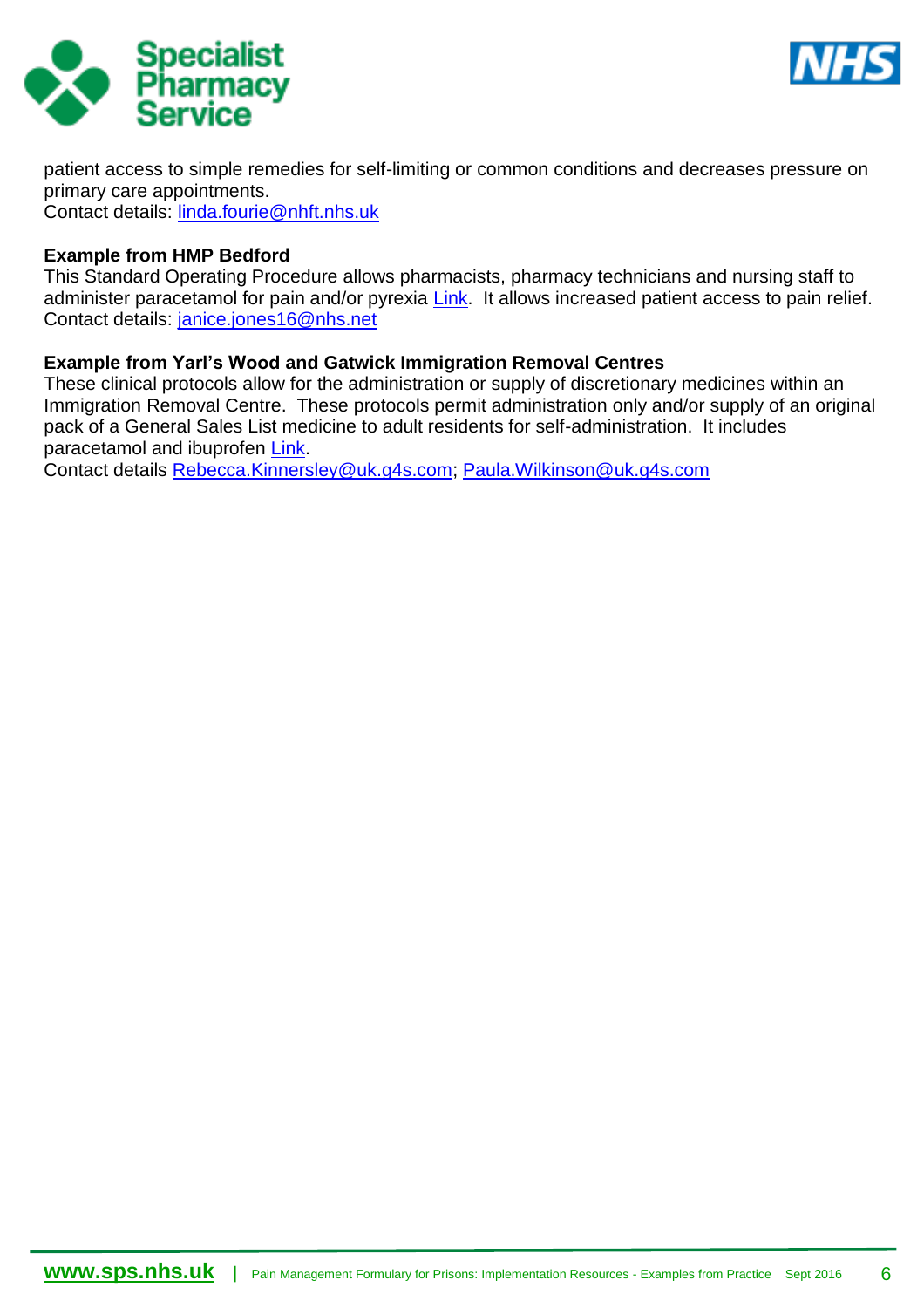



# <span id="page-6-0"></span>**Prescribing pain medicines - general principles**

### <span id="page-6-1"></span>**Assessment**

#### **Example from HMP Isle of Wight**

A thorough assessment of the patient is essential to ensure both initial and on-going prescribing is safe. The provider to a prison in the south shared a process to assess prisoners who may require review of pain control. This is undertaken using functional assessments and the 24 hour inpatient facility in the prison. The provider has found that this process improves appropriate use of pain control and supports the reduction in the use of tradable medications. This has led to improved outcomes for the patient and reduced risks of diverted medicines to the wider prison population. The functional assessment overview and assessment proformas can be found here

[Link \(Functional Assessment Overview\)](https://www.sps.nhs.uk/wp-content/uploads/2016/08/G-Functional_Assessments_IOW.pdf)

[Link \(Wing Functional Assessment\)](https://www.sps.nhs.uk/wp-content/uploads/2016/08/H-Wing_Functional_Assessment_IOW.pdf) [Link \(IHU Functional Assessment\)](https://www.sps.nhs.uk/wp-content/uploads/2016/08/I-IHU_Functional_Assessment_IOW.pdf)

**Challenges:**

**The main barrier encountered was engaging the wing staff with questionnaires to aid assessment.**

**In addition they required full prison sign up and support to deliver this programme.**

Contact details: [Rachel.Lovely@careuk.com](mailto:Rachel.Lovely@careuk.com)

### <span id="page-6-2"></span>**Continuing prescribed pain medicines on admission**

#### **Example from HMP Lewes**

One of the main dilemmas facing prescribers in prisons is how to manage a patient when they first come into prison. A provider in the south east has issued guidance about reviewing prescribing of pregabalin and gabapentin [Link.](https://www.sps.nhs.uk/wp-content/uploads/2016/08/M-Protocol_for_Mgmt_of_pregab-gaba_Sussex.pdf)

Contact details [Jane.Hook@sussexpartnership.nhs.uk](mailto:Jane.Hook@sussexpartnership.nhs.uk)

#### **Example from Sussex CCGs**

Many CCGs are reviewing patients being treated for neuropathic pain and their resources can be adapted for the health and justice setting. Some examples of resources from one CCG are shared here.

[Link \(review of pregabalin for neuropathic pain\)](https://www.sps.nhs.uk/wp-content/uploads/2016/08/V-E_Sx_Review_of_Pregabalin_for_Neuropathic__Pain.pdf) [Link \(outcomes summary\)](https://www.sps.nhs.uk/wp-content/uploads/2016/08/W-Pregabalin_outcomes_summary.pdf) [Link \(medicines optimisation in neuropathic pain\)](https://www.sps.nhs.uk/wp-content/uploads/2016/08/X-Medicines_Optimisation_in_Neuropathic_Pain_PRINT.pdf) Contact details: [Kirstie.ingram@nhs.net](mailto:Kirstie.ingram@nhs.net)

#### **Example from PrescQIPP**

Similarly review information on the prescribing of pregabalin and gabapentin can be found on the PrescQIPP website [Link to website.](https://www.prescqipp.info/pregabalin-in-neuropathic-pain/category/80-pregabalin-in-neuropathic-pain)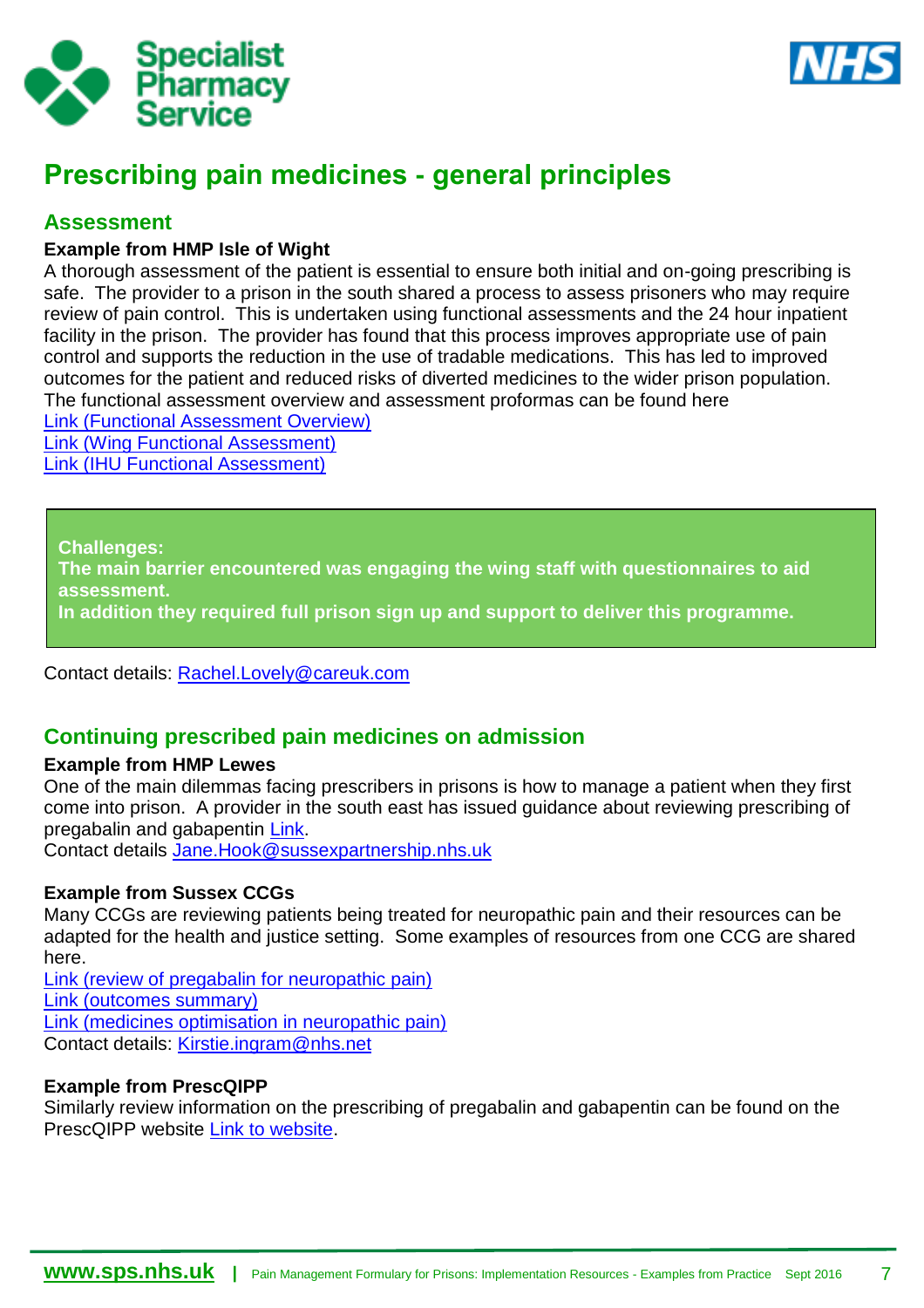



### <span id="page-7-0"></span>**Medicines Reconciliation**

Medicines reconciliation is a useful process for verifying previous and current pain medicines used by a patient. Two establishments shared their experiences of setting up medicines reconciliation at a recent national meeting.

#### **Example from HMP Wormwood Scrubs**

[Link to presentation](https://www.sps.nhs.uk/wp-content/uploads/2015/07/Presn_H20and20J_event_30June15_Medicines20Reconciliation_RH.pdf)

#### **Example from HMP & YOI Holloway**

[Link to presentation](https://www.sps.nhs.uk/wp-content/uploads/2015/07/Presn_H20and20J_event_30June15_Medicines20Reconciliation_SW.pdf)

#### **Example from NHS Specialist Pharmacy Service**

An overview on Medicines Reconciliation: Best Practice Resource and Toolkit can be found here [Link.](https://www.sps.nhs.uk/articles/medicines-reconciliation-best-practice-resource-and-toolkit/) Whilst it is not specifically aimed at the prison setting it sets the principles for best practice and is useful background reading.

### <span id="page-7-1"></span>**Reviewing pain medicines**

#### **Example from Virgin Care**

At a number of prisons where healthcare is provided by Virgin Care they have set up dedicated analgesic review clinics. A waiting list has been set up on SystmOne which the pharmacist manages and prioritises. The clinics operate on a multidisciplinary basis and before each clinic a detailed medical history is performed for each patient (usually by the pharmacist) so that any previous tests or referrals are known about. This has resulted in improved pain management with prescribing based on each patient's symptoms and response to therapy. In addition there has been a reduction in high risk / traded medication in circulation in the prison. The increased clinic capacity has improved access to primary care for all offenders and the reduced prescribing has resulted in significant cost savings.

[Link to presentation](https://www.sps.nhs.uk/wp-content/uploads/2014/03/Presn_HJ_event_18Mar14_Analgesic_Review_Clinics_KC_NE.pdf)

Contact details: [nicola.evans4@nhs.net](mailto:nicola.evans4@nhs.net)

#### **Example from HMP Leyhill & HMP Eastwood Park**

The pain management pathways at HMP Leyhill & HMP Eastwood Park have recently been reviewed and a programme to develop them has been initiated. The new developments have included:

- GP peer reviews of prescribing
- Prescribing consistency agreements
- Pharmacist-led prescribing audit and clinics
- Joint clinics for GP and in-house physiotherapist
- Case reviews of patient notes by Consultant and GPs to establish whether to continue prescribing current treatment, and suggestions of changes to treatment.

[Link to presentation](https://www.sps.nhs.uk/wp-content/uploads/2014/03/Presn_HJ_event_18Mar14_Pain_Mgmt_Pathways_CT_DrCP.pdf)

#### **Example from HMP Isle of Wight**

The Pain Management Formulary for Prisons acknowledges that patients receiving methadone treatment for addiction may report pain that emerges as the dose of methadone is tapered. It suggests that these patients should be assessed for suitability for opioid therapy for pain. If opioid treatment of pain is indicated, and the preferred first line opioid (i.e. morphine) is ineffective, it suggests considering using the existing dose of methadone administered in divided doses 12 hourly.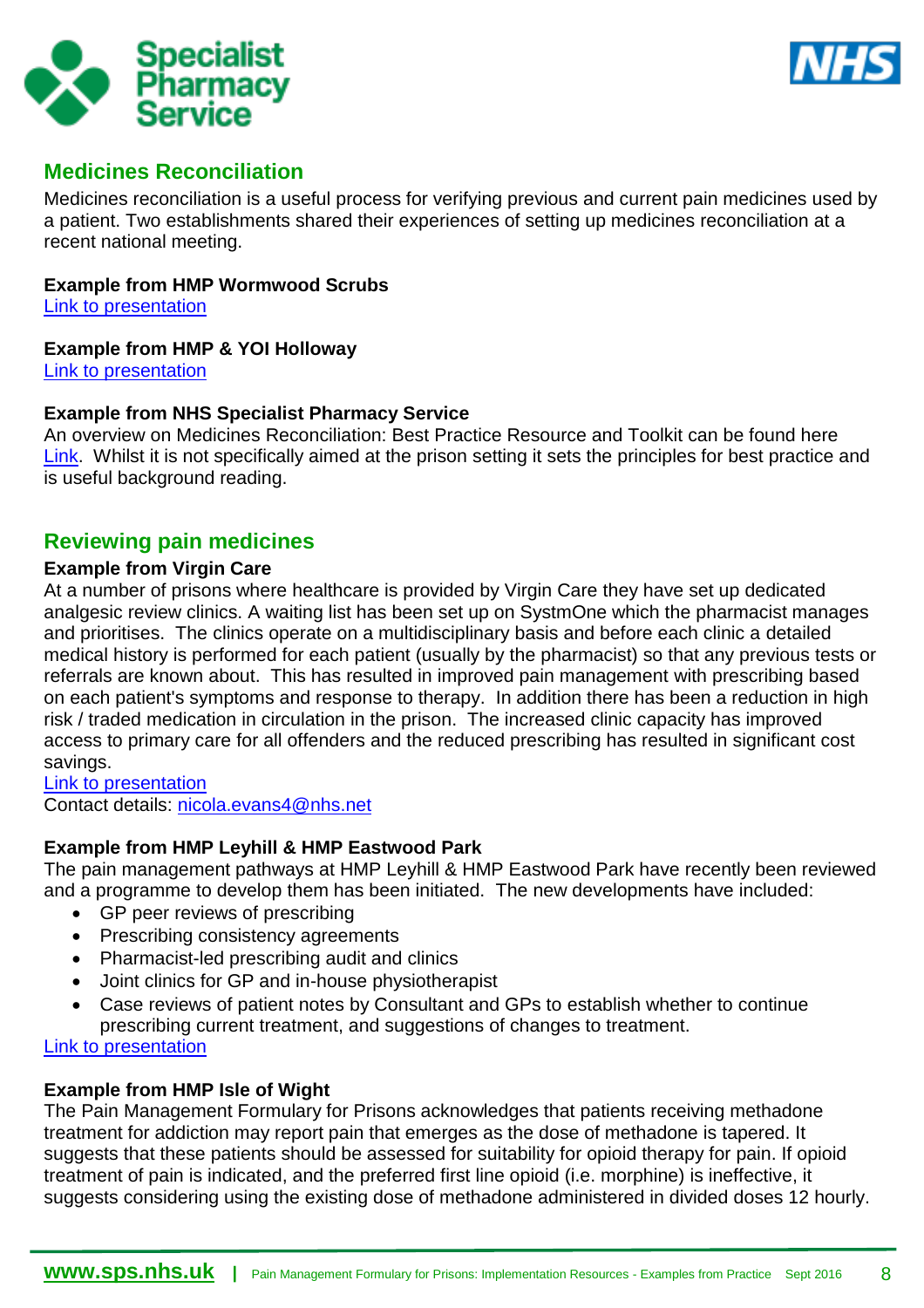



The substance misuse service and the healthcare service at an establishment in the south have worked closely together to address the clinical prescribing of methadone in this scenario [Link.](https://www.sps.nhs.uk/wp-content/uploads/2016/08/HH-Final_BD_METHADONE.pdf) Contact details: [Michael.Croft@careuk.com;](mailto:Michael.Croft@careuk.com) [rachel.mayhew@nhs.net](mailto:rachel.mayhew@nhs.net)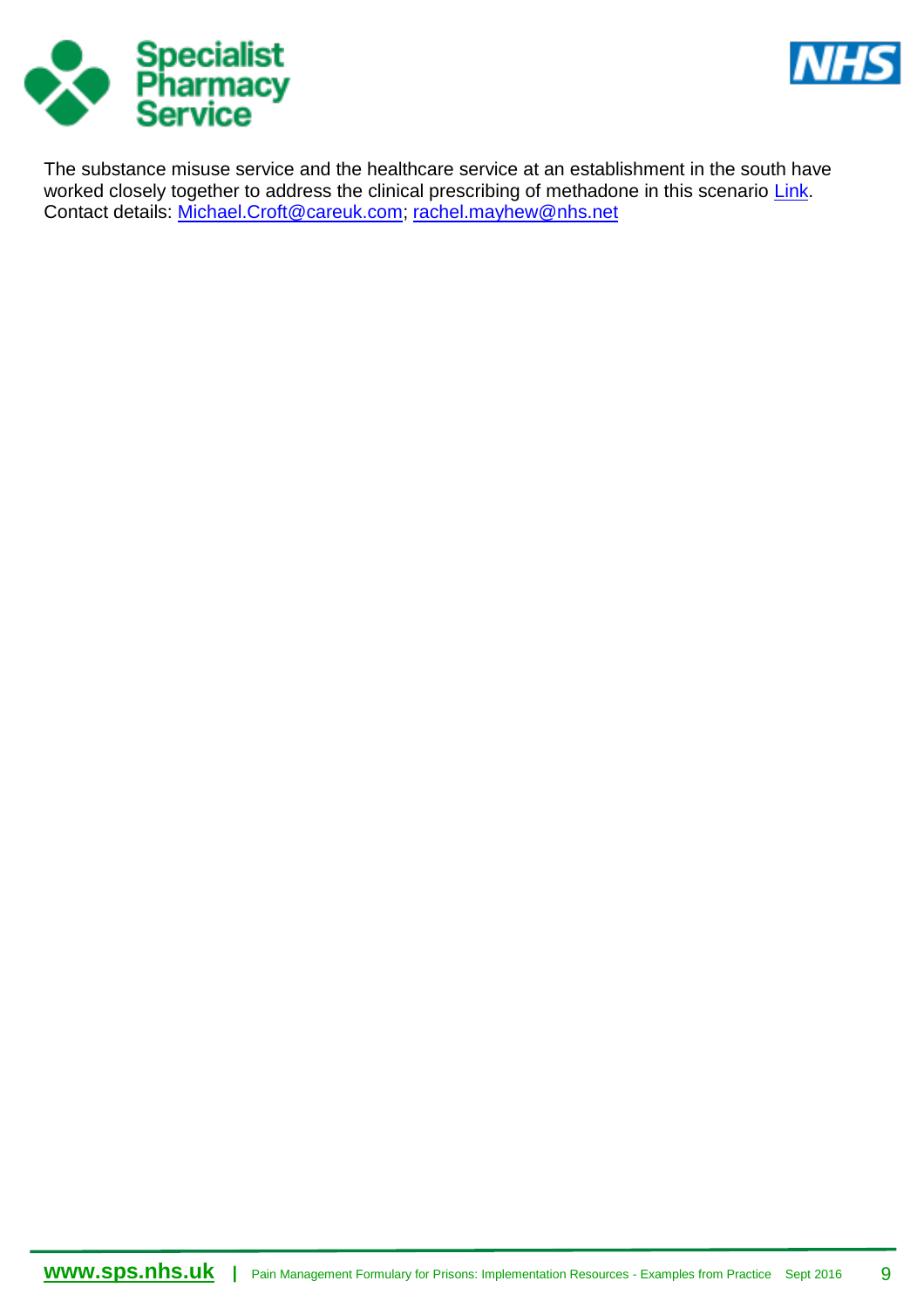



# <span id="page-9-0"></span>**Patient-centred care**

Patient experience and the contribution of patients in the development of NHS services and policy are at the heart of how services and medicines optimisation should be delivered. The development and use of formularies within care pathways is no exception to this and neither is the offender healthcare setting.

### <span id="page-9-1"></span>**Non-formulary medicines**

The Formulary provides a consistent, safe and patient focused approach to choosing a pain medicine. However, there may be occasions when it is necessary to use a non-formulary medicine. Adopting a formal process to document this decision is recommended.

#### **Example from Addaction**

A Substance Misuse Service uses a 'High Risk' prescribing form which is completed by the prescriber before the medicine is prescribed [Link.](https://www.sps.nhs.uk/wp-content/uploads/2016/08/DD-High_risk_prescribing.pdf) In this example a 'High Risk' medicine is defined as either an unlicensed medicine, off-label medicine, or a medicine considered to be high risk by the service. The form and the process could be adapted and used to support the Pain Management Formulary. Contact details: [Emma.Griss@addaction.org.uk](mailto:Emma.Griss@addaction.org.uk)

### <span id="page-9-2"></span>**Use of patient compacts to support care**

It is common for prison healthcare providers to obtain patient agreement about how they will use medicines safely whilst they are in prison. This often is a "compact" that sets out ground rules about patient responsibilities in keeping medicines in their possession or accessing medicines that require dose supervision.

#### **Example from HMP Littlehey**

This patient compact is used for both in possession medication and opiate substitute medicines administered by the Substance Misuse Service [Link.](https://www.sps.nhs.uk/wp-content/uploads/2016/08/CC-Medication_Compact.pdf) Contact details: [linda.fourie@nhft.nhs.uk](mailto:linda.fourie@nhft.nhs.uk)

#### **Example from HMP Elmley**

These patient compacts are used by the Substance Misuse Service in the prison. They could be adapted for use in pain clinics. [Link \(buprenorphine compact\)](https://www.sps.nhs.uk/wp-content/uploads/2016/08/II-Buprenorphine_Compact.pdf)

[Link \(methadone compact\)](https://www.sps.nhs.uk/wp-content/uploads/2016/08/JJ-Methadone_Compact.pdf)

Contact details: [amy.crowhurst@nhs.net](mailto:amy.crowhurst@nhs.net)

# <span id="page-9-3"></span>**Patient information and support**

The use of patient information about managing pain and using particular pain medicines provides additional support to help people manage their pain.

#### **Example from the Faculty of Pain Medicine**

The Faculty of Pain Medicine has produced patient information leaflets on medications commonly used to treat persistent pain. The leaflets were created with the help of multi-professionals as well as patient representatives and are currently available for amitriptyline, nortriptyline, pregabalin, gabapentin and duloxetine [Link to website.](https://www.rcoa.ac.uk/faculty-of-pain-medicine/patient-information)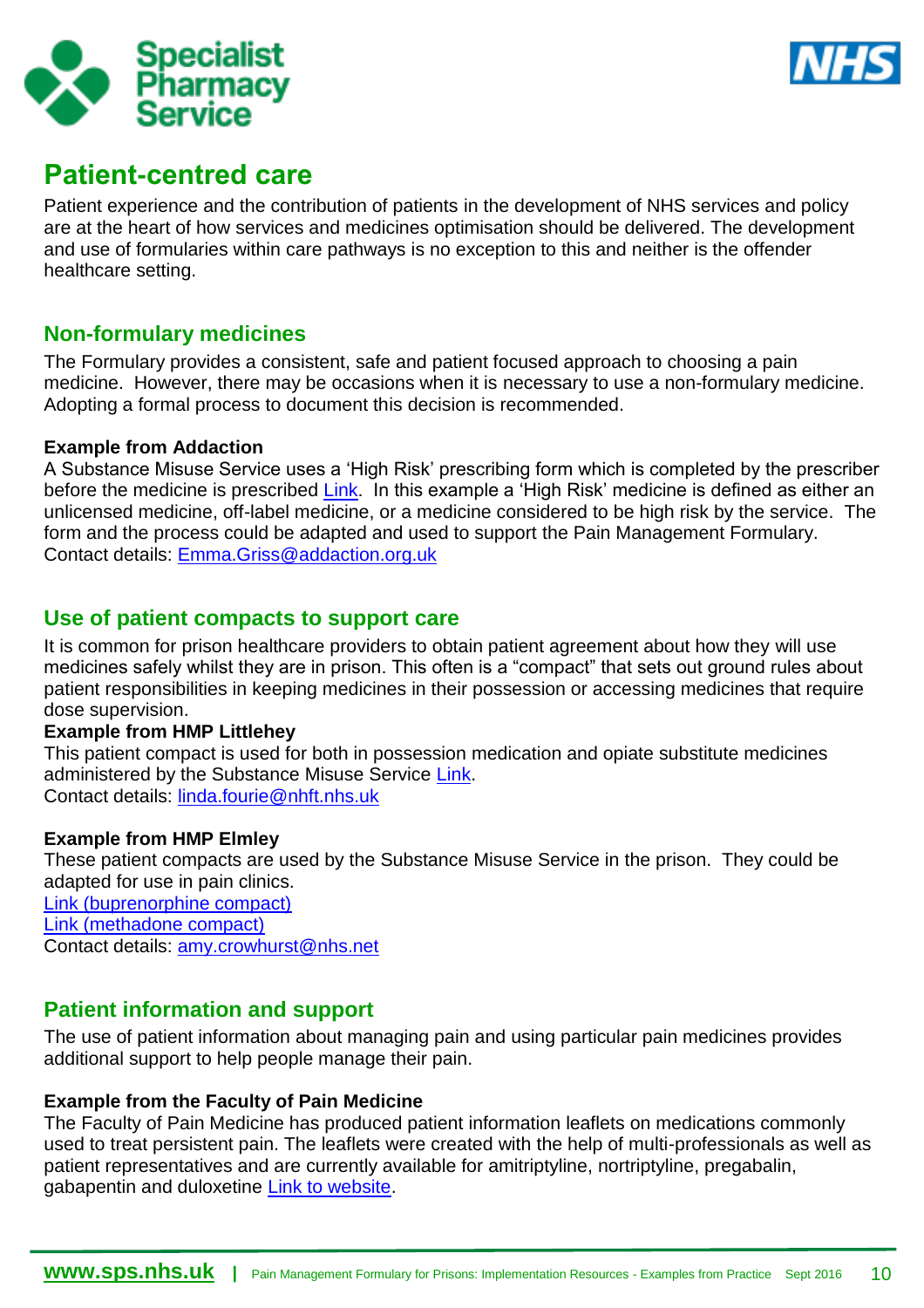



#### **Example from Kent Community Health NHS Foundation Trust**

It is important for patients to understand what to expect from a referral to a specialist service such as the chronic pain service. An example of such a prisoner information leaflet has been shared [Link.](https://www.sps.nhs.uk/wp-content/uploads/2016/08/J-Information_Leaflet_for_Prisoners_re_Chronic_Pain_Kent.pdf) This explains a little of the physiology of pain and that medication is limited in the management of it. It hopes to provide realistic expectations and introduces the fact that medication will not necessarily be either prescribed or increased. It highlights that they may be directed to improving function with exercise and physiotherapy rather than medication.

Contact details: [jill.whibley@nhs.net](mailto:jill.whibley@nhs.net)

#### **Example from HMP Littlehey**

A similar a patient information leaflet which has been designed by a provider in the east, clearly explains to the patient the process of referral and assessment; it also includes some of the responsibilities of the patient such as signing the medication compact and the importance of being compliant [Link.](https://www.sps.nhs.uk/wp-content/uploads/2016/08/AA-Pain_management_Patient_information_leaflet_May_2016.pdf)

Contact details: [sue.reynolds@nhft.nhs.uk](mailto:sue.reynolds@nhft.nhs.uk)

#### **Example from The Pain Toolkit**

This useful toolkit has now developed a version for people who are in prisons More information can be found at The Pain Toolkit website [Link to website.](http://www.paintoolkit.org/news/article/pain-toolkit-prison-secure-unit-version)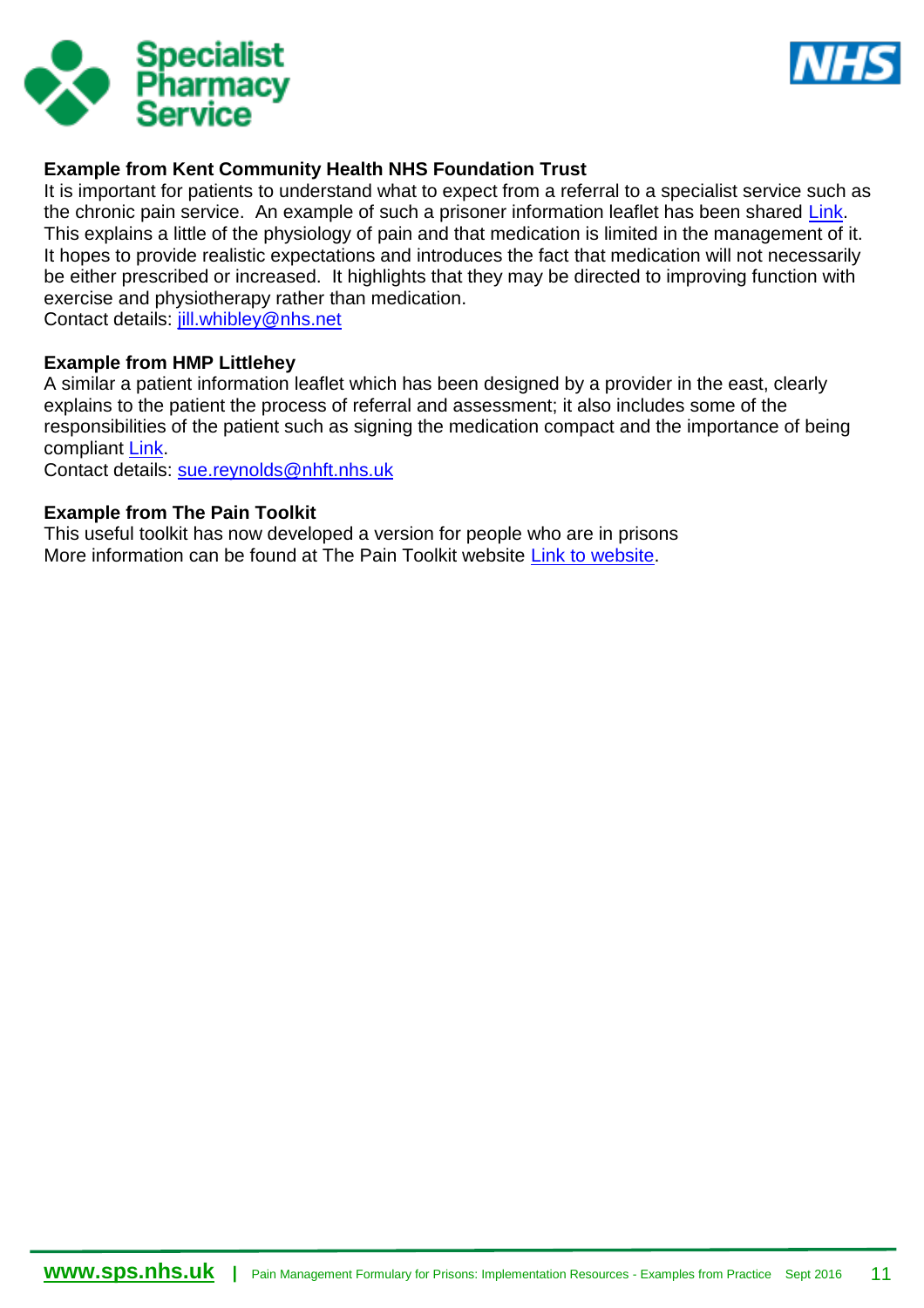



# <span id="page-11-0"></span>**Optimising the safe use of pain medicines**

### <span id="page-11-1"></span>**In-possession (IP) versus not in-possession**

Medicines in use, together with associated monitoring and administration devices, should normally, as a matter of principle, be held in the possession of prisoners. While the recommendation is that IP becomes the norm for prisoners, it is not appropriate for all medicines.

#### **Example from Dorset HealthCare University NHS Foundation Trust**

A provider in the south west has shared their IP Policy [Link.](https://www.sps.nhs.uk/wp-content/uploads/2016/08/L-IP_Policy_Dorset.pdf) As part of the implementation the GP personally reviewed every patient receiving regular pain relief in accordance with the IP policy. A nurse was trained to work specifically with patients requiring pain medication and established dedicated clinics. The nurse has worked with the clients to establish need, and review alternatives. This has included use of a TENS machine, exercise referral, physiotherapy.

In addition they have carried out compliance checks to support IP decisions.

#### **Challenges:**

**The patients were hugely resistant at first to suggestions that their pain relief may be reduced and we had a big spike in complaints. However, patients have now thanked the GP for the support and have told the GP how they feel much better without the medication**

Contact details: [julie.trent@dhuft.nhs.uk](mailto:julie.trent@dhuft.nhs.uk)

# <span id="page-11-2"></span>**Overall governance for local formulary implementation**

The implementation of the formulary should be under the umbrella of a robust medicines governance framework. All policies, care pathways and procedures involving medicines should be led by a multidisciplinary Medicines Management Committee. Communication strategies that support the implementation of the formulary need to have the authority of this Committee.

#### **Example from Nottinghamshire Healthcare NHS Foundation Trust**

The memo to all prescribers within the prison was used to highlight the new Pain Management Formulary for Prisons [Link.](https://www.sps.nhs.uk/wp-content/uploads/2016/08/FF-OH_DT_Pain_formulary_memo.pdf) In addition it summarised some of the key action points that were required in the particular cluster to ensure adherence. Contact details: <u>lucy.handley@nottshc.nhs.uk</u>

### <span id="page-11-3"></span>**Audit**

Audit is one way of checking whether patients are receiving treatment according to the treatment plan which reflects the pain formulary.

#### **Example from HMP Birmingham**

A provider in the midlands shared their controlled drugs audit. The purpose of this audit was to understand the rationale for prescribing controlled drugs (CD), within the prison environment, stating indication of use with particular attention to pain management. It should be noted that this audit was undertaken before the publication of the Pain Management Formulary for Prisons, but the audit standards and methodology could still be adopted [Link.](https://www.sps.nhs.uk/wp-content/uploads/2016/08/K-Audit_CD_Prescribing_in_Pain_Management_Birmingham.pdf) Contact details: [Nina.Kilaire@bsmhft.nhs.uk](mailto:Nina.Kilaire@bsmhft.nhs.uk)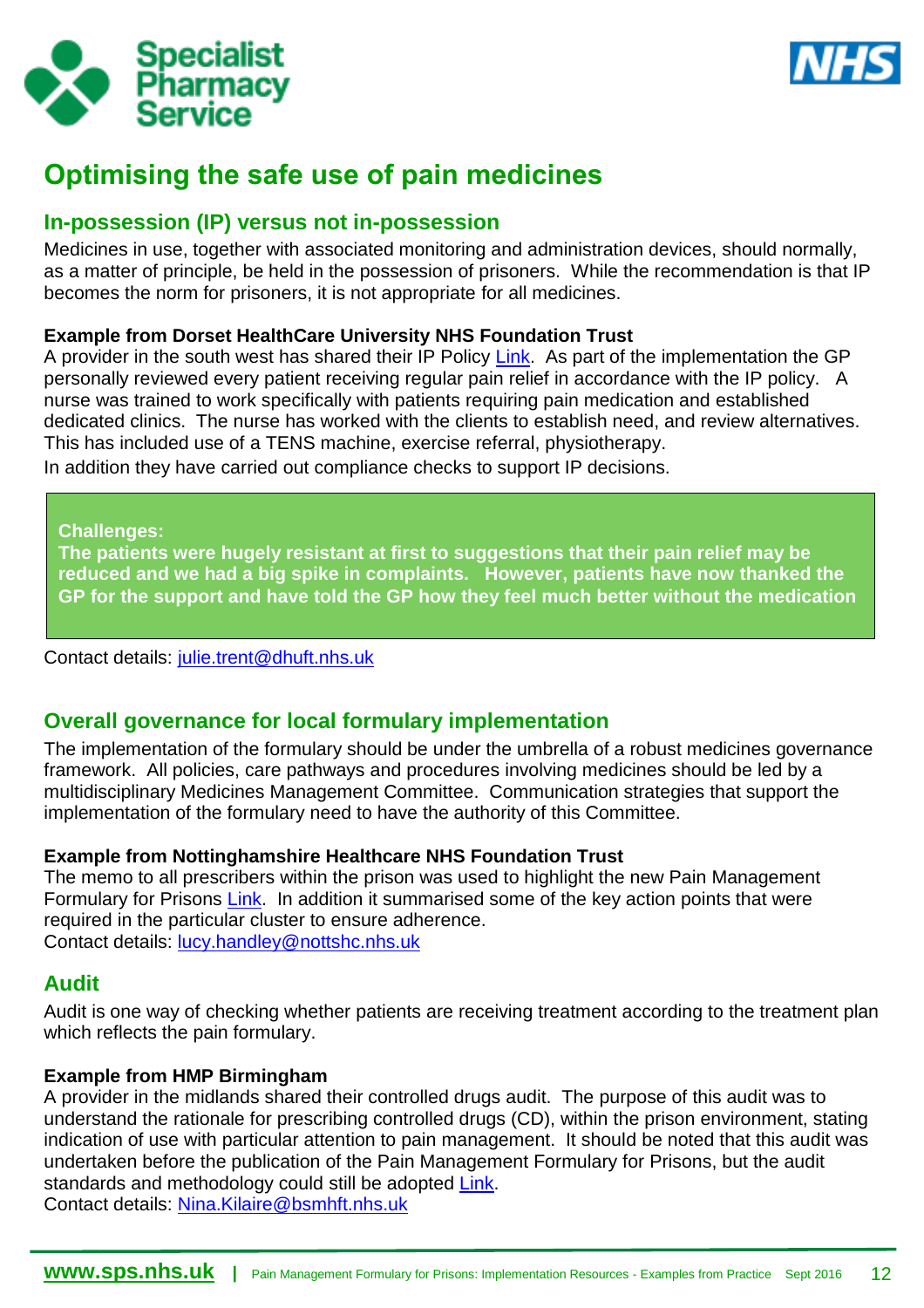



#### **Example from London**

In London, the commissioner worked with the providers to undertake a pain audit. A synopsis can be found here [Link.](https://www.sps.nhs.uk/wp-content/uploads/2016/08/Q-Pain_Management_Audit_Presentation.pdf)

Contact details: amanda.hawkins2@nhs.net

#### **Example from NHS Specialist Pharmacy Service**

Organisations may find the Gabapentin and Pregabalin Offender Health Audit Tool a useful starting point for designing their own audits [Link to audit tool.](https://www.sps.nhs.uk/articles/gabapentin-and-pregabalin-offender-health-audit-report-and-audit-tool/)

#### **Example from Shropshire Community Health NHS Trust**

The audit cycle is characterised by robust action plans that are developed and reviewed. A provider in the midlands had concerns about medicines used to treat pain within their establishment. They commenced the audit cycle by specifically looking at the use of Pregabalin, Tramadol,

Dihydrocodeine and Gabapentin. Their action plan included strategies to reduce the use of these drugs and included full patient reviews. These reviews incorporated information from prison security teams, work placements and residential wings. This led to an increase in alternative treatment options that included physiotherapy. It was a lengthy process which was challenging to undertake and prison officers supported the running of clinics, as it was evident through security intelligence gathering that the GP's personal safety may be compromised. However, the strategies led to a significant reduction in prescribing of the medications audited.

They are now developing the Pain Care Pathway to incorporate patient feedback and multidisciplinary reviews. They have kindly shared their initial action plan and their most recent version. [Link \(initial action plan\)](https://www.sps.nhs.uk/wp-content/uploads/2016/08/R-Medicines_Management_Concerns_and_Action_Plan_2014.pdf)

[Link \(updated action plan\)](https://www.sps.nhs.uk/wp-content/uploads/2016/08/S-Medicines_Management_updated_action_plan.pdf)

**Challenges: Increased level of negative behaviours displayed towards the prescriber**

Contact details: [Wendy.Sweeney@shropcom.nhs.uk](mailto:Wendy.Sweeney@shropcom.nhs.uk)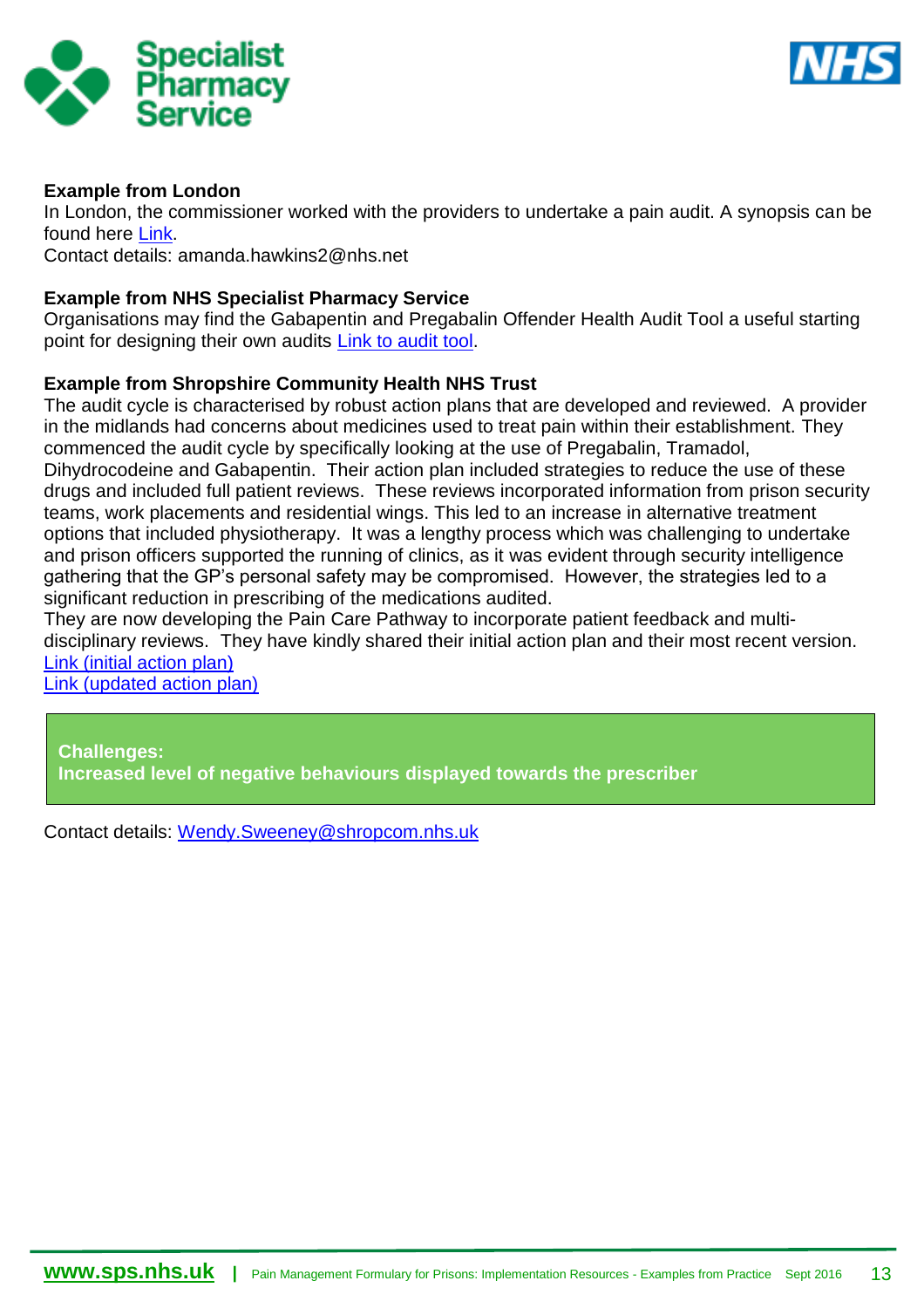



# <span id="page-13-0"></span>**Optimising continuity of care**

When referring or transferring a prisoner into hospital, it is important to provide information for the receiving clinician about the risks of pain medicines being taken by prisoners.

### **Example from HMP High Down**

A prison provider in the south has a standard letter that is attached to the secondary care referral to explain the problems the prison has with certain drugs. Informal feedback from local consultants has been extremely positive; they commented that it was good to understand why some of the prisoners were requesting certain drugs [Link.](https://www.sps.nhs.uk/wp-content/uploads/2016/08/U-Letter_to_accompany_referrals_-_analgesics_of_abuse.pdf)

Contact details: [nicola.evans4@nhs.net](mailto:nicola.evans4@nhs.net)

#### **Example from West Hampshire CCG**

Similarly when patients are released and move back into primary care it is vital that GPs not only have a copy of the individual's pain management care plan but have an understanding of some of the issues associated with prescribing for pain in a healthcare setting. Including information in CCG Medicines Optimisation Newsletters is a useful way of getting these messages to GPs. A an example from a CCG in the south has been shared [Link.](https://www.sps.nhs.uk/wp-content/uploads/2016/08/Y-February_2016_MedsOptNewsHeadlines.pdf) Contact details: [catherine.mclean2@nhs.net](mailto:catherine.mclean2@nhs.net)

# <span id="page-13-1"></span>**Acknowledgements**

We would like to thank all the contributors who have shared their examples with us, without which this collation would not have been possible.